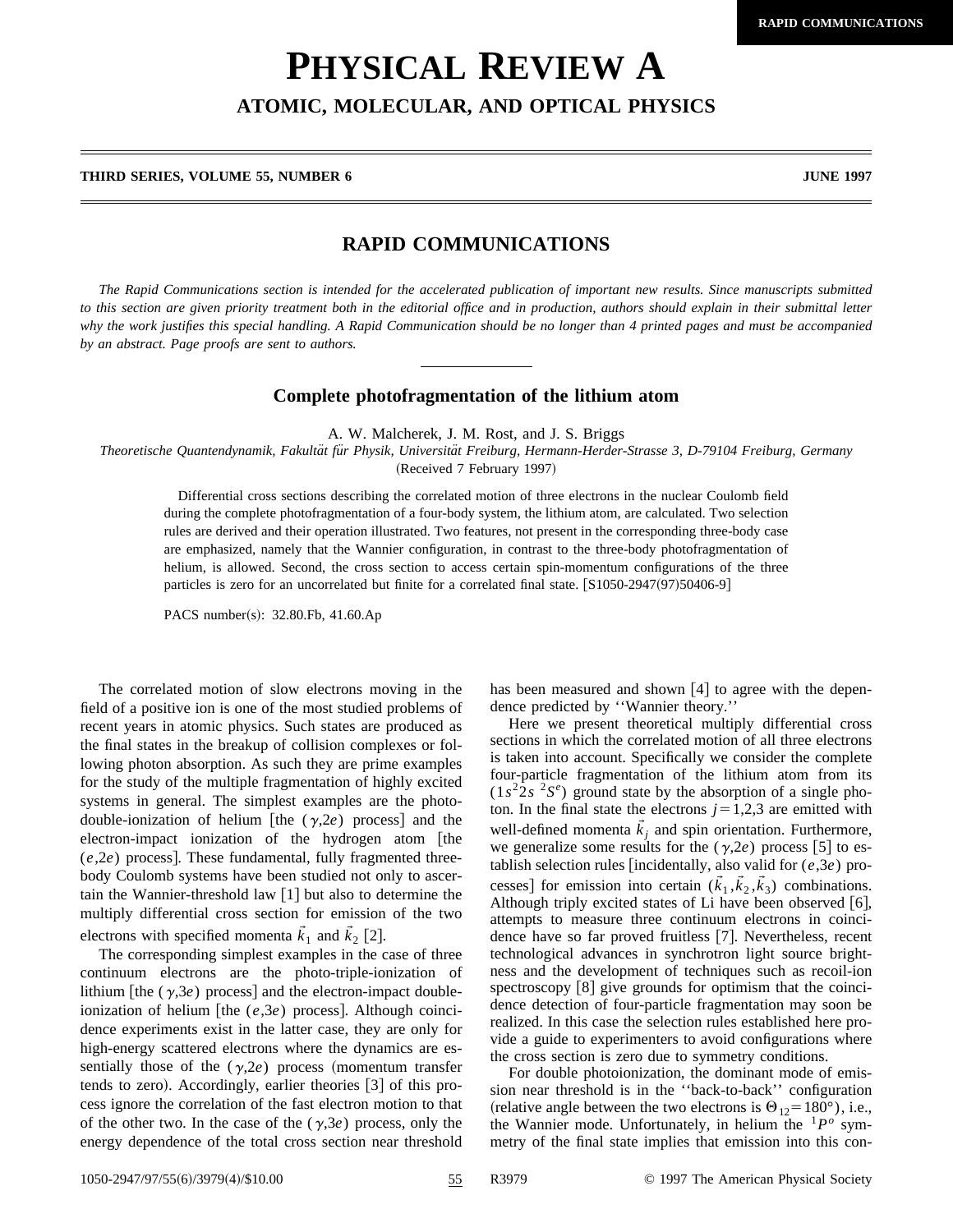figuration is forbidden  $|9|$ , so that direct observation of the Wannier mode is not possible. The analogous mode for three electrons is when the electrons emerge in plane at relative angles  $\Theta_{12} = \Theta_{23} = \Theta_{31} = 120^\circ$ . Here we show that for triple photoionization of lithium ( ${}^{2}S^{e} \rightarrow {}^{2}P^{o}$ ), this Wannier configuration is allowed. Furthermore, the symmetric configuration shows a maximum with respect to angular variation of the  $\Theta_{ij}$  around it.

In addition to the above difference between the twoelectron and three-electron photoionization processes there is also an aspect that arises concerning spin. In the photoionization of helium, only a spin singlet occurs, so that the continuum state has one electron in the spin-up state and one in the spin-down state. In lithium, however, we have a spin doublet, with one electron having a spin orientation opposite the other two. As shown below, even when the electrons are emitted symmetrically to the beam and with equal energies, there is a dependence of the cross section on the disposition of the electron pair with equal spin orientation to the third electron.

An experiment is visualized in which three electrons are detected in coincidence and their energies, directions of emission, and spin orientation are measured. For fixed photon energy, only the energies of two of the electrons need to be measured and the cross section is

$$
\frac{d\sigma}{d\Omega_1 \, d\Omega_2 \, d\Omega_3 \, dE_1 \, dE_2} = 4 \pi^2 \alpha \frac{k_1 k_2 k_3}{\omega} |V_{fi}|^2, \quad (1)
$$

where the dipole matrix element is

$$
V_{fi} = \omega \left\langle \Psi_f(\vec{k}_j, s_j) \middle| \hat{\boldsymbol{\epsilon}} \cdot \sum_j \vec{r}_j \middle| \Psi_i(s_j) \right\rangle. \tag{2}
$$

The final state  $\Psi_f$  specifies the final momentum  $\vec{k}_i$  and spin state  $s_j$  (spin up or down) of each electron  $j=1,2,3$ . If the individual spin orientations are not detected, then a suitable average must be performed over the alternative spin states. The light polarization vector is  $\hat{\epsilon}$  (here we consider linear polarization only).

In *LS* coupling the initial state has quantum numbers  $L^{\prime}S^{\prime}\pi^{\prime}$ , where  $\pi^{\prime}$  is the parity. The dipole selection rules then limit the final state to a few values of  $LS\pi$ . Whether a given three-electron continuum state  $|LS\pi\rangle$  contributes to the measured cross section depends upon whether the overlap matrix element  $\langle \vec{k}_1 s_1, \vec{k}_2 s_2, \vec{k}_3 s_3 | L S \pi \rangle$  is zero or not. In analogy to the expansion of the two-electron wavefunction into bipolar harmonics  $[5]$ , the three-electron wave function can be expanded in tripolar harmonics. Using the properties of these harmonics, we have derived two selection rules. They are both generalizations of selection rules established for two electrons (in fact they are valid for any number of electrons). The first is the generalization of selection rule *A* of  $\lceil 5 \rceil$ .

*Selection rule A:* If all electrons are emitted in a plane perpendicular to the  $\hat{z}$  axis of quantization, then the  $M=0$ component does not contribute to the cross section for  $\pi$ odd.

The second is a generalization of selection rule  $J$  of  $[10]$ .

*Selection rule J:* If all electrons and the quantization axis  $\hat{z}$  lie in a plane, then states with  $M=0$  and  $\pi + L$  odd do not

In the case of photoionization the  $\hat{z}$  axis will be taken to be the photon polarization direction  $\hat{\epsilon}$ .

contribute to the cross section.

The full photofragmentation cross section of lithium has been evaluated by calculating the nine-dimensional integral involved in the transition matrix element by direct numerical integration using a Monte Carlo method that is based on the algorithm VEGAS  $\lceil 11 \rceil$ .

In order to analyze the structure of the cross section, various approximate wave functions have been used. The ground state has been taken to be the single Slater determinant of the  $(1s^22s)^2S^e$ ,  $M_s = \pm 1/2$  configuration. The most sophisticated final-state wavefunction is a 6*C* wave function, i.e., a product of six two-body Coulomb wave functions, one for each of the six two-body interactions between a nucleus and three free electrons,

$$
\Psi_{6C} = \exp(i\vec{k}_1 \cdot \vec{r}_1 + i\vec{k}_2 \cdot \vec{r}_2 + i\vec{k}_3 \cdot \vec{r}_3) \cdot \prod_{i > j} N(\alpha_{ij})
$$
  
 
$$
\times {}_1F_1(i\alpha_{ij}, 1, -i(k_{ij}r_{ij} + \vec{k}_{ij} \cdot \vec{r}_{ij})), \tag{3}
$$

where  $N(\alpha_{ii})$  is a two-body Coulomb normalization factor and  $\alpha_{ij} = Z_i Z_j \mu_{ij} / k_{ij}$  is the Sommerfeld parameter for pair *i j* with reduced mass  $\mu_{ij}$  and relative momentum  $k_{ij}$ . This is a fully correlated continuum wave function involving all interelectronic coordinates and is a direct generalization of the 3*C* wave function used successfully for photo-doubleionization  $[12]$ . A simpler approximation is to use an uncorrelated wave function obtained by omitting the three normalized  $1F_1$  functions in Eq. 3 involving the interelectronic distances. The wave function is then simply a product of three electron-nucleus Coulomb wave functions. The direct comparison of photo-triple-ionization cross sections obtained



FIG. 1. Angular distribution of electron  $3$  (with spin up) when electrons 1 and 2 are fixed at relative angles  $120^{\circ}$  (a)–(d) and  $180^{\circ}$  $(e)$ – $(h)$ . The polarization vector is the vertical axis and the spins are denoted by u (up) and d (down). Dashed curves are for an uncorrelated 3*C* and continuous curves for a correlated 6*C* final state, respectively.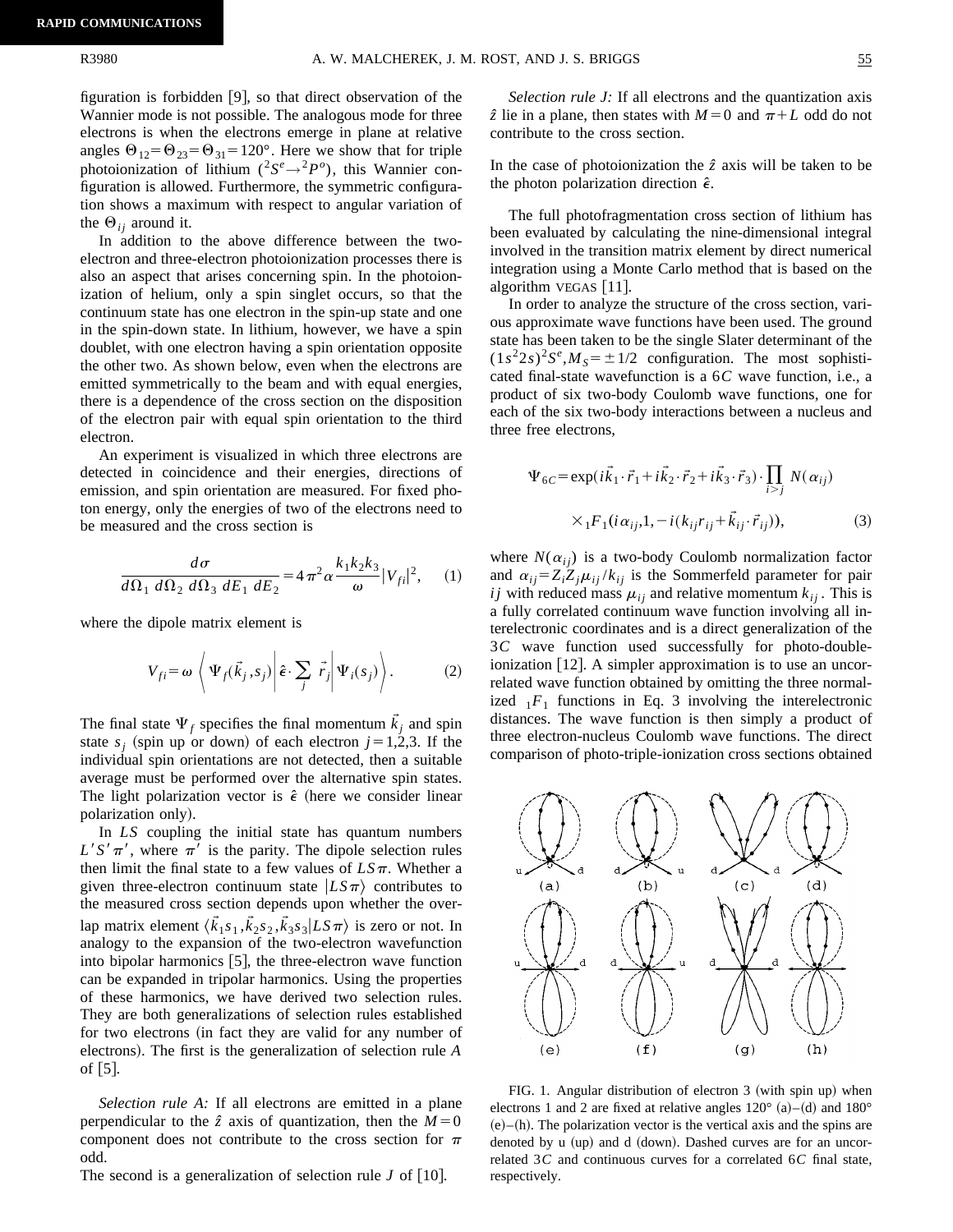with uncorrelated four-body 3*C* and correlated four-body 6*C* wave functions is made below.

The comparison of cross sections with correlated or uncorrelated wave functions has, however, a deeper significance. It can be shown that in the uncorrelated case additional selection rules hold such that certain measured contributions arise solely from the effect of continuum correlation. The additional selection rules arise essentially from the fact that for a product of single-electron wave functions the cross section vanishes for certain *two-electron*  $(\bar{k}_1 s_1, \bar{k}_2 s_2)$  configurations, irrespective of the state of the third electron (i.e., a two-electron selection rule leads to a zero in the three-electron photoionization cross section).

The two main points of this paper, viz., the operation of selection rules and the cross section in the Wannier configuration will be illustrated by sample calculations. The total fragmentation threshold of lithium is at 203.48 eV. In Fig. 1 the cross section is shown for three equal-energy 2-eV electrons and linear photon polarization in the *zˆ* direction. In Figs.  $1(e)$  and  $1(f)$ , two electrons are held fixed with equal energies at 180° to each other and with opposite spin. The angular distribution of the third electron is plotted. In accordance with selection rule *J* the cross section is zero when all three electrons lie in a plane perpendicular to  $\hat{\epsilon}$ . For the uncorrelated 3*C* wave function, the cross section exhibits a symmetric two-lobe pattern. This  $\cos^2(\Theta_3)$  angular pattern is easily understood, since for uncorrelated electrons the initial  $(1s^2 2s)$  configuration can only result in  $(s \uparrow s \downarrow p \uparrow)$ ,  $(s \uparrow p \downarrow s \uparrow)$ , or  $(p \uparrow s \downarrow s \uparrow)$  configurations. The two latter configurations would give the first two electrons in a  ${}^{1}P^{\circ}$  continuum state, but this probability is zero for  $\vec{k}_1 = -\vec{k}_2$  according to the two-electron selection rule  $C$  of  $[5]$ . Hence only the  $(s^2 {}^{1}S^e, p^2 P^o)$  configuration is allowed, giving a  $cos<sup>2</sup>(\Theta_3)$  pattern for the third electron. Again, according to the same selection rule, it is clear that the  $(s^2 \, 3S^e, p^2P^o)$ configuration is zero; i.e., when the fixed electrons 1 and 2 have the same spin, the cross section is zero. Already we see that such considerations give an idea of the configurations in which three-electron emission is expected to be favorable.

The most interesting configuration in the threshold region is obtained when the two fixed electrons are measured at a relative angle of 120°. As the third electron, with equal energy, is scanned through the plane containing the other two, the three-electron Wannier configuration is attained when all relative angles are 120°. The observed pattern depends crucially on the orientation of the plane with respect to the linear polarization vector. For example, if  $\hat{\epsilon}$  is perpendicular to the plane, then by selection rule *A* the cross section is identically zero since the parity is odd. By contrast, if  $\hat{\epsilon}$  lies in the plane, selection rule *J* does not operate for the  ${}^{2}P^{o}$  state  $(\pi + L$  even) considered here and the cross section is finite. In particular, it is finite for the Wannier configuration, in contrast to helium.

The angular distribution of the third electron, when two are held fixed at  $120^{\circ}$  to the  $\hat{\epsilon}$  direction is shown in Figs.  $1(a)$ –1(d), for the uncorrelated 3*C* and fully correlated 6*C* wave functions. For the uncorrelated wave function  $\lceil$  dashed line in Figs. 1(a), (b), (e) and  $(f)$ ] it is readily derived that the cross section is of the form  $|(a+b \cos\Theta)|^2$ , giving in general a two-lobe structure. The cross sections  $1(a)$  and  $1(b)$  are for the two fixed electrons in a singlet state, with electron 3 having spin up or down, respectively. The results of the Monte Carlo calculation using the 6*C* wave function are also shown, the continuous curve being a smooth fit to the numerical ''data.'' The error bars indicate the true error in convergence with our numerical method. When correlation is switched on, one notes that the strong repulsion due to the other two electrons suppresses the lobe in the lower halfplane in Figs.  $1(a)$  and  $1(b)$  and flattens the lobe in the upper half-plane significantly. The explicit inclusion of electron correlation via terms depending upon the interelectronic distances leads also to a different feature, in that the exchange interaction gives a slightly smaller cross section on the side of the direction  $\hat{\epsilon}$  containing the electron with the same spin orientation as electron 3; that is, there is asymmetry with respect to mirror reflection about the direction  $\hat{\epsilon}$ .

The dependence on electron correlation is even more dramatic when the two fixed electrons are in a triplet state, as in Fig.  $1(c)$ . In this case the cross section is identically zero for the uncorrelated wave function, since the independentelectron picture implies applicability of a two-electron selection rule for the two fixed electrons separately. This forbids the triplet state when two electrons are symmetrically disposed to the  $\hat{\epsilon}$  direction. By contrast the correlated 6*C* wave function leads to a finite cross section, although in this case the exchange symmetry forces a node precisely at the Wannier configuration.

Since we are interested here in angular distributions, the 3*C* and 6*C* results in Fig. 1 have been normalized to each other. In particular, Figs.  $1(a) - 1(c)$  are not drawn to scale, in fact the contribution  $(c)$  is roughly two orders of magnitude lower than (a) and (b), reflecting its origin solely due to correlation. Hence the spin-averaged cross section shown in Fig.  $1(d)$  resembles  $(a)$  and  $(b)$ , except of course that the averaging gives a cross section that is symmetric about  $\hat{\epsilon}$ .

These major features of the spin dependence of crosss sections calculated with correlated wave functions are also to be seen when two electrons are fixed at 180° to each other, as in Figs.  $1(e)$ –1(h). However, here the electron repulsion is equally strong in the upper and lower half-plane, so that the cross section is symmetric with respect to the direction of the two fixed electrons. The left-right asymmetry with respect to  $\hat{\epsilon}$  is again evident in Figs. 1(e) and 1(f). The contribution of correlation when the two fixed electrons are in a triplet state (uncorrelated cross section zero) is now a four-lobe structure as shown in Fig.  $1(g)$ . The symmetric two-lobe structure of the spin-averaged cross section [Fig. 1(h)] again reflects the dominance of contribution [Figs. 1(e) and 1(f) in which the fixed electrons are in a singlet state.

As with the 3*C* wave function for two electrons, the 6*C* wave function will have erroneous normalization near threshold  $[13]$ . However, in the 3*C* case, direct comparison with experimental data  $[14]$  has shown that the momentum distributions calculated are completely reliable. Since *absolute* multiply differential cross sections are very difficult to obtain even for two electrons, it is hardly likely that they will be available for three-electron continua in the near future. Experiments to compare with the momentum-distribution cross sections presented here do seem feasible, however.

To summarize, we have presented an analysis of multiply differential cross sections for the  $(\gamma,3e)$  process. We have